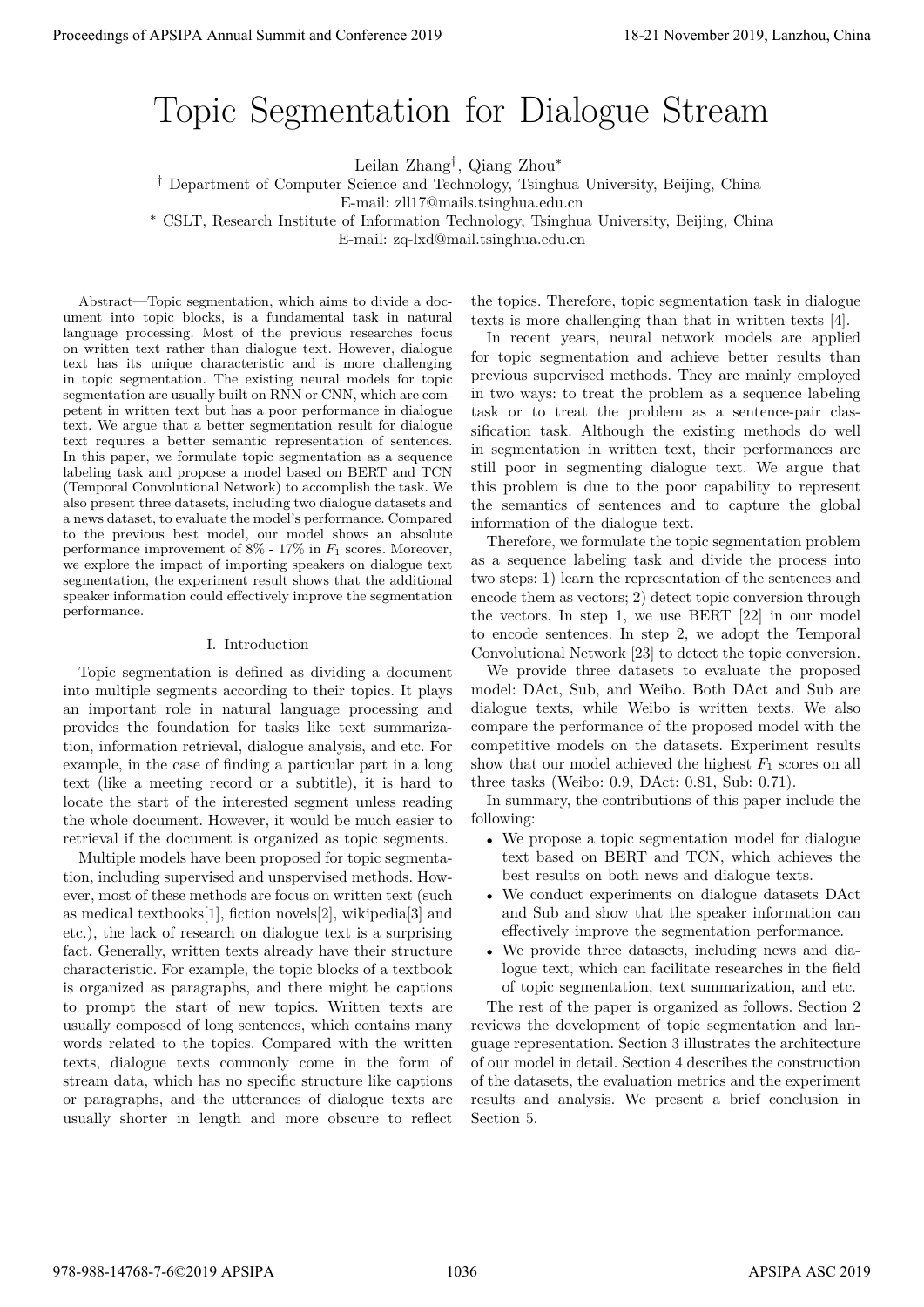# II. Related Work

#### A. Topic Segmentation

Methods for topic segmentation include unspervised and supervised methods.

Unspervised methods can be classified into two categories: methods based on similarity and probabilistic generative methods[5]. The similarity-based methods assume that sentences in the same segment are more similar than those in different segments. Therefore, the topic conversion can be detected by the change of similarity between adjacent sentences. The representive models are Texttiling[6], C99[7], LCSeg[8]. The probabilistic generative methods assume that a document consists of a sequence of hidden topic variables, and each topic has its own distribution. Therefore, the topic conversion can be speculated through changes in word distribution. Ref [4] proposed PLDA, which computes the amount of common topic distribution between two adjacent paragraphs. Ref [9] and [10] proposed methods to calculate sentence similarity based on LDA [11].

Supervised methods include classifier based on decision trees[12] and probabilistic models[13][14]. Ref [15] combines lexical features (like lexical similarity) and conversational features (like long pauses, speaking rates shifts, silence and etc) for topic and sub-topic segmentation. Ref [16] integrates lexical and syntactic features in a segmentation model based on CRF. Supervised methods usually have better performance than unsupervised methods, but they depend on a huge amount of labeled data and handcrafted features.

In recent years, some researchers explore the application of neural network methods to topic segmentation tasks. Ref [17] proposes a sequence labeling architecture based on BiLSTM and CNN for topic segmentation for the first time. Ref [18] proposes a model based on CNN to rank the semantic coherence through learning the partial ordering relations among paragraphs. Ref [3] uses CNN and BiL-STM to encode sentences and contexts respectively and import an attention mechanism to solve the BiLSTM's long-range dependency problem. The segmentation task is completed by classifying whether the current sentence is a topic conversion point or not. The model based on RNN is proposed in [19] for segmentation on transcripts generated by speech recognition. Ref [20] constructs a segmentation model based on two layers of BiLSTM, the low-level layer encodes the semantics of sentences while the high-level layer encodes the context information. However, BiLSTM is not good at processing long-range dependency, which makes its semantic representation of a sentence not as good as that of the Transformer. Moreover, BiLSTM cannot compute in parallel, which makes it require lots of time for training. Therefore, we employ TCN in our model, which is good at sequence modeling and can compute in parallel, to detect the topic conversion.

# B. Language Representation

Generally, when applying the neural network method in various NLP tasks, a sentence is first tokenized and represented as a matrix  $X = (x_1, x_2, \dots, x_n)$ , in which  $x_i$ denotes the *i*th token's embedding vector. The sentence matrix is then used as input of the model.

Different embedding methods have different abilities of the semantic representation. The Word2Vec proposed in [24] can capture the semantic relations between words and is helpful in many NLP tasks. However, instead of adjusting a word's embedding according to its context, Word2Vec can only map a word to a fixed vector statically, therefore, it cannot distinguish the different meanings of a polysemy. To solve this problem, ELMo proposed in [25] imports two 2-layer LSTMs trained with both forward and backward language models and uses different layers to capture the syntactic and semantic features of the sentence respectively. When encoding a sentence, the original word vector is summed with vectors of the other two layers, so that the word representation is no longer a fixed vector, but can be dynamically adjusted according to its context. ELMo achieved the highest scores in 6 NLP tasks. To improve the feature extraction ability of the network, instead of using LSTM, GPT adopts transformer[21] as a feature extractor and achieves the best results in 9 NLP tasks[26]. However, GPT only uses the forward language model for training, which makes GPT can only predict according to the left part. BERT improves this structure by the adoption of multi-layer Transformers and the bidirectional language model so it can combine both left and right part to do predictions, which makes it achieves the best results in 11 NLP tasks[22]. Therefore, in order to improve the quality of sentence representation, we employ BERT to embed sentence to its semantic feature vector. Proceeding of APSIPA Annual Summit and Conference 2019 18-21 November 2019 18-21 November 2019 18-21 November 2019 18-21 November 2019 18-21 November 2019 18-21 November 2019 18-21 November 2019 18-21 November 2019 18-21

# III. Method

In this section, we will give a formal definition of the topic segmentation task and a detailed description of the proposed model's architecture.

As mentioned above, there are two main architectures for topic segmentation neural models. One is to introduce the context in a window of size *k* and classify whether the current sentence is the topic segment boundary or not. The other is to label a sequence of sentences to indicate the topic conversion points. The classification architecture can only capture the local information, while the sequence labeling architecture can grasp the global structure of the document. Therefore, we formulate the topic segmentation problem as a sequence labeling task as following:

*•* Input: a scene segment of length *M*, which contains utterances  $\{S_1, S_2, \cdots, S_M\}$  and is composed of several topic segments  $T_1, T_2, \cdots, T_N$ . Each topic segment is related to some topic and contains a few utterances. The scene segment is a segment from the dialogue stream and is obtained with some preprocess steps.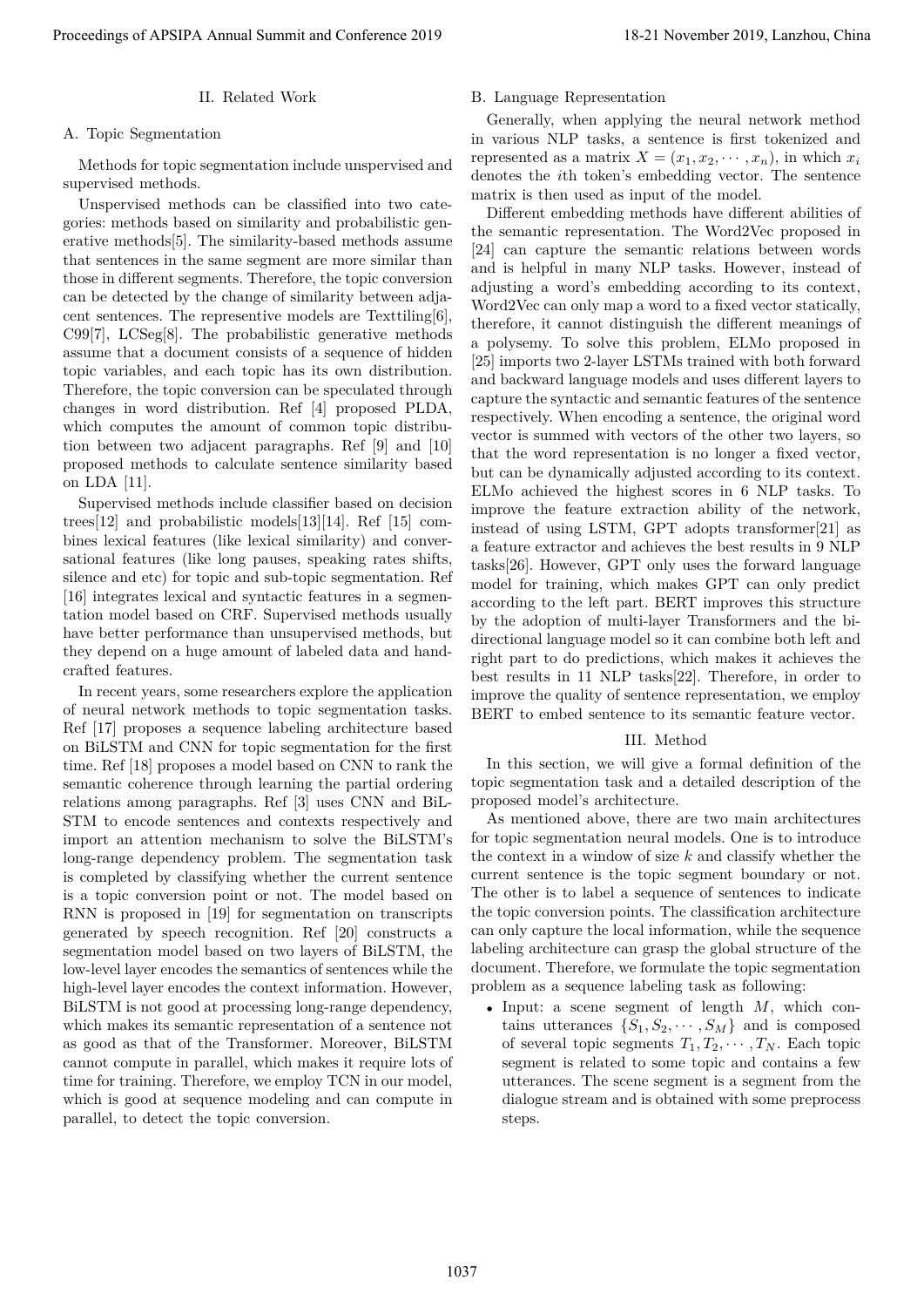*•* Output: a label sequence of the same length *M*:  $\{y_1, y_2, \dots, y_M\}$ , where  $y_i \in \{0, 1\}$  indicates whether  $S_i$  is the start of a new topic segment.

Our topic segmentation model consists of two main parts: sentence representation and topic segmentation. The sentence representation module is used to embed sentences as vectors; the topic segmentation module receives those vectors and detects topic segment boundaries. The representation module in our model will encode sentences to their vectors based on BERT.

# A. Sentence Representation

BERT is a multi-layer bidirectional network, in which each layer is a Transformer. Given a sentence  $[w_1, w_2, \cdots, w_m],$   $E_i$  denotes  $w_i$ 's input representation, which is constructed by summing the corresponding token, segment, and position embeddings. BERT provides a model of Chinese with hyperparameters of *L*=12, *H*=768, *A*=12, where *L* is the number of layers (i.e. the number of Transformers), *H* denotes the size of the hidden layers, and *A* denotes the number of self-attention in the Multi-Head Attention. BERT is pre-trained on a large text corpus by performing the "masked LM" and the "next sentence prediction" tasks. BERT uses character-based tokenization for Chinese. Therefore, given a sentence containing *N* words, BERT will output a feature vector of size *H* for every single character, and the entire sentence will be represented as a matrix of  $N * H$ . In the inner part of BERT, each layer adds self-attention to the output of the previous layer and outputs a tensor of shape [*N, H*].



Fig. 1. Extract Sentence Representation from BERT

Like multi-layer LSTM, the weights in the high layer of the network usually contain task-related information. As shown in [28] [29], the top layers of a network contain highlevel information while the bottom layers contain low-level features, therefore, in the transfer learning methods, the high-level layers are usually dropped and only the lowlevel features are adopted to feed into the downstream models. Since BERT is pre-trained for the "masked LM"

and the "next sentence prediction" tasks, the closer to the last layer, the weights are more biased to the two targets; the closer to the first layer, the weights are more similar to the original word embedding but contains less high-level semantic information. Therefore, considering both semantic representation ability and computation complexity, we extract output tensor from the second-tolast layer of BERT, and apply the average pooling strategy to it to generate a vector of size [*H*] as the feature vector of the input sentence. Fig 1 displays the process.

## B. Topic Segmentation

The architecture of bidirectional LSTM with CRF is usually adopted to accomplish sequence labeling tasks [27][3]. However, LSTM has problems in dealing with longrange dependency in practice. For a long document, LSTM is not good at grasp its global structure. Moreover, LSTM cannot compute in parallel and is slow in convergence. Therefore, we choose TCN rather than LSTM as the topic segmentation module in our model[23].

TCN is proposed for sequence modeling tasks. For sequence data of size *N*, TCN will produce the prediction sequence of the same size. The most notable characteristic of TCN is the dilated convolution. It can ensure that every hidden layer of TCN has the same size as the input sequence and the receptive field is larger than that of a 1-D CNN with the same number of layers. TCN uses causal convolution to ensure that the prediction of time step *t* will only rely on the information before time step *t −* 1 and there's no information "leakage" from future to past. This property is very suitable for our task since a dialogue stream develops in chronological order. The residual convolution is also used in TCN so that the features from bottom layer can be sent to the top layer directly to improve the network's performance. These properties enable TCN to learn the overall structure of the sequence better. In addition, compared with RNN, TCN can be computed in parallel, which greatly improves the training and predicting speed. Proceedings of APSIPA Annual Summit and Conference 2019<br>  $\frac{1}{2}$  Origins of Apsiral Summit and Conference 2019<br>  $\frac{1}{2}$  Origins of Apsiral Summit and Conference 2019<br>  $\frac{1}{2}$  Origins of Apsiral Summit and Conference

For the sentence sequence  $\{S_1, S_2, \cdots, S_M\}$ , we use BERT as encoder to obtain their semantic representation  ${E_1, E_2, \cdots, E_M}$ . These sentence vectors are then fed into the TCN to output a label sequence of 0-1, where label 1 indicates the boundary of the topic segment. The overall architecture of the segmentation model is shown in Fig 2. It is noteworthy that the BERT part is seperated from the TCN part in our model for the reason of computing efficiency, therefore, the backpropagation process will only update the parameters of the TCN part.

Due to the sparsity of topic boundaries, the distribution of 0 and 1 in the label sequence is extremely unbalanced, which tends to cause bias of the model. To solve the problem of imbalanced class, we use Focal Loss[30] as the loss function to optimize TCN. The formula of the Focal Loss is shown below: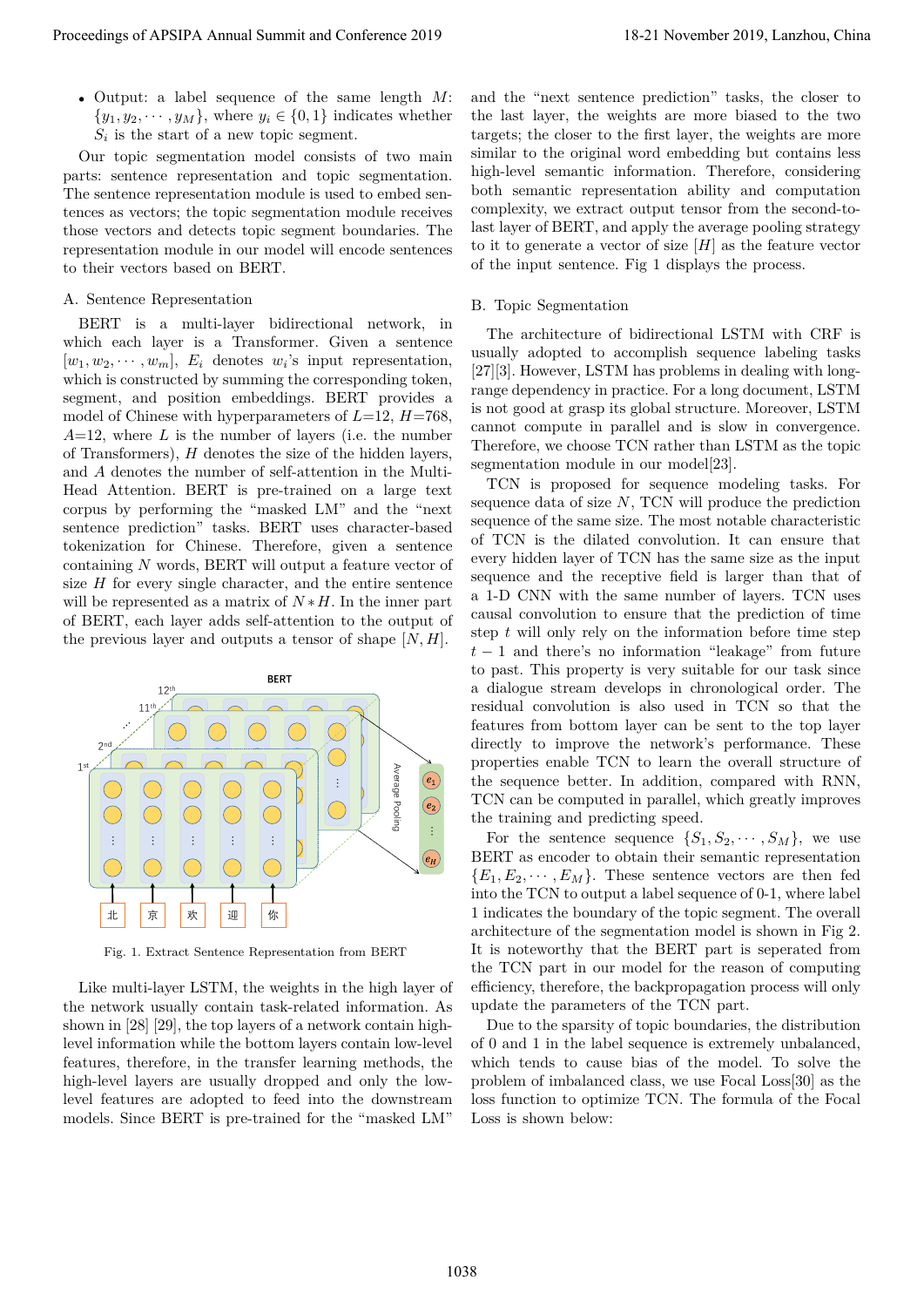

Fig. 2. Architecture of the Topic Segmentation Model

$$
L_{fl} = \begin{cases} -(1 - \hat{y})^{\gamma} log \hat{y}, \; if \; y = 1\\ -\hat{y}^{\gamma} log (1 - \hat{y}), \; if \; y = 0 \end{cases} \tag{1}
$$

Where  $\gamma$  is a positive number and usually set to 2. The starting point of Focal Loss is to use different penalty scores to adjust the attention to different classes. For example, when the negative samples  $(y = 0)$  in the data set are much more than the positive samples  $(y = 1)$ , the model tends to classify a sample as a negative one  $(\hat{y}=0)$ . When  $y = 0$  (negative sample), both  $\hat{y}^{\gamma}$  and  $log(1-\hat{y})$  are small, the model doesn't need to adjust too much on these samples; when  $y = 1$  (positive sample)), both  $(1 - \hat{y})^{\gamma}$  and *logy*ˆ are very large, the model needs to adjust a lot on these samples. Therefore, the originally small number of positive samples will have a greater impact on the model, which solves the class imbalance problem effectively.

## IV. Experiment and Analysis

In this section, we will introduce the construction process of the datasets, the metrics for evaluation, experimental results and analysis, and several improvement measures for the existing model.

#### A. Data Preparation

We present three data sets:  $Weibo<sup>1</sup>$ ,  $DAct$  [31], and Sub<sup>2</sup>, where Weibo is short news collected from social media, DAct is two-participants dialogue text, and Sub is a multi-participants dialogue text extracted from subtitles. The Weibo dataset is used as a reference to evaluate our model's performance on written text, and we assume that each Weibo news is about the same topic, so a piece of news can be considered as a topic segment. For DAct and Sub datasets, we manually label the topic boundaries in the conversations. Thus, the original topic segments of Weibo, DAct and Sub are obtained and there are topic conversions between two topic segments.

Due to the small scale of the original dataset and the high cost of manual annotation, we use a simple augmentation strategy to automatically construct and expand training datasets. The topic segments are randomly selected and concatenated to form a new scene segment, in which the concatenation points are the topic conversion points. To be specific, the original weibo dataset, subtitle dataset and dialogue action dataset has 12000, 3000 and

936 manually labeled topic segments, respectively. We randomly select topic segments from the original dataset, then concatenate the topic segments into a new scene segment. To imitate the original scene segment data, the constructed scene segment is concatenated by 3 or 4 or 5 topic segments, the amount of which is in a ratio of 1:1:1. With this augmentation strategy, a large amount of training data can be automatically generated. The basic statistics of the augmented datasets is listed in TABLE I.

TABLE I Basic Statistics on Datasets

|                                  | Weibo | Sub   | DAct. |
|----------------------------------|-------|-------|-------|
| Num of scene segments (trainset) | 20000 | 20000 | 20000 |
| Num of scene segments (testset)  | 4000  | 4000  | 4000  |
| Mean of scene segments' lengths  | 12.97 | 20    | 26.08 |
| Std of scene segments' lengths   | 3.9   | 5     | 10    |
| Mean of utterances' lengths      | 23.75 | 9.39  | 10.24 |
| Std of utterances' lengths       | 11.99 | 4.64  | 4.94  |

We construct 24000 scene segments for each dataset and split them into trainset and testset in the ratio of 5:1. From TABLE I, we can observe that the average length of utterances in Weibo is larger than that in Sub and DAct, which indicates that sentences of Weibo contain more words than those in Sub and DAct. This difference may have impact on the segmentation results since the long sentence could contain more words related to the topics than the short ones. Fig 3 shows a segment randomly selected from the Sub dataset. The coloumn "id" is the index of every utterances. The column "spkr" is set to 1 if the speaker of current utterance is different from the previous one's, otherwise, it is set to 0. For example, the "spkr" label of utterance at id 2 is 1, which means the speaker of this utterance is different from the utterance at id 1; the 'spkr' label of utterance at id 10 is 0, which means this utterance has the same speaker with utterance at id 9. The column "content" displays the utterance content and column "ref" is the reference label to indicate whether the corresponding utterance is the topic conversion point. For example, the first segment of id 0-8 is related to medicine, while the subsequent segment of id 9-14 is related to detectives, and there is an obvious topic conversion between the two segments, so the "ref" label at id 9 is set to 1. The column "pred" is the prediction result of our model (this column doesn't appear in the dataset). **Proceedings of APSIPA Annual Summit and Conference 2019**<br>  $\sum_{n=1}^{\infty}$ <br>  $\sum_{n=1}^{\infty}$ <br>  $\sum_{n=1}^{\infty}$ <br>  $\sum_{n=1}^{\infty}$ <br>  $\sum_{n=1}^{\infty}$ <br>  $\sum_{n=1}^{\infty}$ <br>  $\sum_{n=1}^{\infty}$ <br>  $\sum_{n=1}^{\infty}$ <br>  $\sum_{n=1}^{\infty}$ <br>  $\sum_{n=1}^{\infty}$ <br>  $\$ 

#### B. Evaluation Metrics

We use two metrics:  $F_1$  score and WinDiff<sup>[32]</sup> to evaluate the performance of the proposed segmentation model on the utterance level. Moreover, we propose a "Span" metrics to measure the model's performance on the segment level.

1)  $F_1$  and WinDiff: Given the reference segmentation *R*, the *F*<sup>1</sup> score only focuses on the segmentation points, it is defined as  $\frac{2*p*r}{p+r}$ , where *p* is the precision rate of

<sup>1</sup>https://news.sina.com.cn

<sup>2</sup>http://assrt.net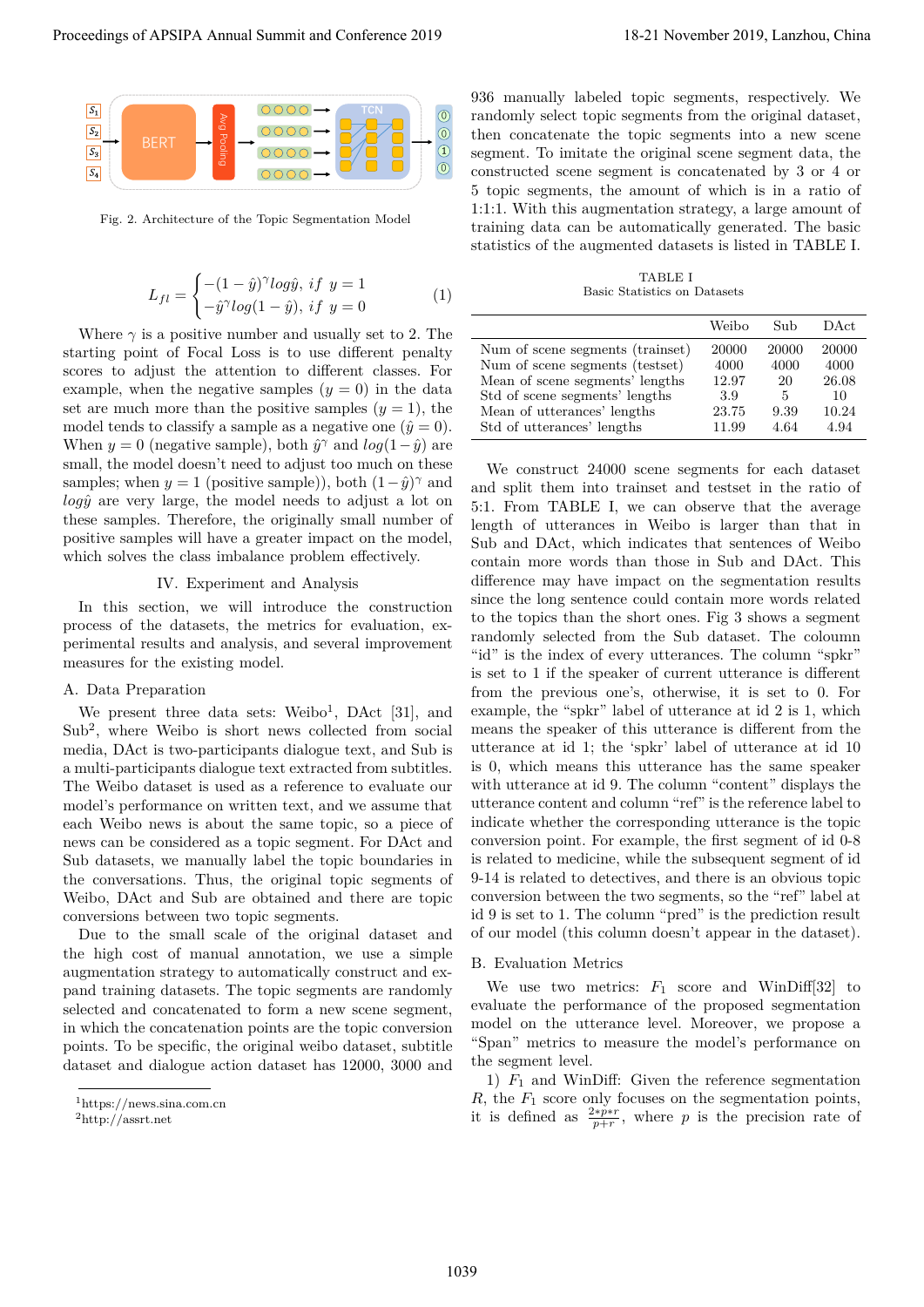|                  | spkr         | content                                                | ref              | pred             |                                                            |
|------------------|--------------|--------------------------------------------------------|------------------|------------------|------------------------------------------------------------|
|                  |              | 他还活着吗?                                                 | $\mathbf{0}$     | $\boldsymbol{0}$ |                                                            |
| $\boldsymbol{0}$ | 1            | He still alive?                                        |                  |                  |                                                            |
|                  |              | 是的                                                     |                  |                  |                                                            |
| 1                | 1            | Yeah                                                   | $\mathbf{0}$     | $\boldsymbol{0}$ |                                                            |
|                  |              | 给他用肝素,静脉推注免疫球蛋白                                        |                  |                  |                                                            |
| $\boldsymbol{2}$ | -1           |                                                        | $\mathbf{0}$     | $\boldsymbol{0}$ |                                                            |
|                  |              | Start him on heparin and iv immunoglobulin.            |                  |                  |                                                            |
|                  |              | 治疗恶性萎缩性丘疹?                                             |                  |                  |                                                            |
| 3                | 1            | For degos?                                             | $\mathbf{0}$     | $\mathbf{0}$     |                                                            |
|                  |              | 心脏停搏并不是那种恶心的停搏                                         |                  |                  |                                                            |
| 4                | 1            |                                                        | $\mathbf{0}$     | $\mathbf{0}$     |                                                            |
|                  |              | The cardiac arrest wasn't just a disgusting arrest.    |                  |                  |                                                            |
| 5                | $\theta$     | 是冠脉病变, 冠状动脉是大血管                                        | $\boldsymbol{0}$ | $\boldsymbol{0}$ |                                                            |
|                  |              | It was a coronary event. Coronaries are large vessels. |                  |                  |                                                            |
|                  |              | 也就是说, 这不是恶性萎缩性丘疹                                       |                  |                  |                                                            |
| 6                | $\theta$     | Mean's it can't be degos.                              | $\mathbf{0}$     | $\boldsymbol{0}$ |                                                            |
|                  |              | 但是组织活检证实                                               |                  |                  |                                                            |
| 7                | -1           |                                                        | $\boldsymbol{0}$ | $\boldsymbol{0}$ |                                                            |
|                  |              | But the biopsies confirmed                             |                  |                  |                                                            |
| 8                | 1            | 亚瑟·柯南·道尔也曾是秘密会员                                        | 1                | $\mathbf{1}$     |                                                            |
|                  |              | Sir Arthur Conan Doyle was a secret member.            |                  |                  |                                                            |
|                  |              | 而且,只是传说                                                |                  |                  |                                                            |
| 9                | 1            | And  it's a myth                                       | $\boldsymbol{0}$ | $\boldsymbol{0}$ | on segment level and intuitively describe the segmentation |
|                  |              | 是老私家侦探告诉菜鸟的童话                                          |                  |                  | results on the dialogue texts, we introduce the Span       |
| 10               |              | It's a fairy tale old P.I.s tell rookies               | $\mathbf{0}$     | $\boldsymbol{0}$ |                                                            |
|                  |              | 好骗他们干苦活儿                                               |                  |                  |                                                            |
| 11               | $\Omega$     |                                                        | $\boldsymbol{0}$ | $\mathbf{0}$     |                                                            |
|                  |              | to get them to do the scut work.                       |                  |                  |                                                            |
| 12               | -1           | 你就是吃不着葡萄说葡萄酸                                           | $\mathbf{0}$     | $\mathbf{0}$     |                                                            |
|                  |              | Said the detective that didn't get an invitation.      |                  |                  |                                                            |
|                  |              | 好吧, 不管真假                                               |                  |                  |                                                            |
| 13               | -1           | All right, real or not                                 | $\overline{0}$   | $\mathbf{0}$     |                                                            |
|                  |              | 那个酒吧认识的男的呢                                             |                  |                  |                                                            |
| 14               | -1           |                                                        | 1                | $\mathbf{1}$     |                                                            |
|                  |              | What about the guy from the bar?                       |                  |                  |                                                            |
| 15               | $\theta$     | 你给他电话号码的那一个                                            | $\boldsymbol{0}$ | $\mathbf{1}$     |                                                            |
|                  |              | The guy you gave your number to.                       |                  |                  |                                                            |
|                  |              | 你是怎么知道的                                                |                  |                  |                                                            |
| 16               |              | How do you know about that?                            | $\mathbf{0}$     | $\boldsymbol{0}$ |                                                            |
|                  |              |                                                        |                  |                  |                                                            |
| 17               | 1            | 因为他打来找你                                                | $\boldsymbol{0}$ | $\boldsymbol{0}$ |                                                            |
|                  |              | Because he called here looking for you.                |                  |                  |                                                            |
|                  |              | 所以别跟我说, 你只是亲了一次男同事                                     |                  |                  |                                                            |
| 18               | $\mathbf{0}$ | So don't tell me kissing this guy is a one-time thing. | $\mathbf{0}$     | $\boldsymbol{0}$ |                                                            |
|                  |              | 因为你又在酒吧, 又在阳台上                                         |                  |                  |                                                            |
| 19               | $\mathbf{0}$ |                                                        | $\boldsymbol{0}$ | $\boldsymbol{0}$ |                                                            |
|                  |              | Because you've been out in bars and on balconies       |                  |                  |                                                            |
| 20               | $\theta$     | 已经一个多月了                                                | $\boldsymbol{0}$ | $\boldsymbol{0}$ |                                                            |
|                  |              | for over a month now.                                  |                  |                  |                                                            |
|                  |              | 你都没有礼貌性和我说一声                                           |                  |                  |                                                            |
| 21               | $\theta$     | And you don't even have the courtesy to tell me.       | $\boldsymbol{0}$ | $\boldsymbol{0}$ |                                                            |
|                  |              | 为什么我没有拿到留言                                             |                  |                  |                                                            |
| 22               | 1            |                                                        | $\boldsymbol{0}$ | $\boldsymbol{0}$ |                                                            |
|                  |              | Why didn't I get that message?                         |                  |                  |                                                            |
| 23               | 1            | 但我总觉得有些尴尬                                              | 1                | $\boldsymbol{0}$ |                                                            |
|                  |              | I felt really awkward about the whole thing.           |                  |                  |                                                            |
|                  |              | 别这么想                                                   |                  |                  |                                                            |
| 24               | 1            | Don't worry about it.                                  | $\boldsymbol{0}$ | $\mathbf{1}$     |                                                            |
|                  |              |                                                        |                  |                  |                                                            |
| 25               | $\mathbf{0}$ | 这身是奶奶的茶壶套吗                                             | $\boldsymbol{0}$ | $\boldsymbol{0}$ |                                                            |
|                  |              | Is this grandma's tea cozy?                            |                  |                  |                                                            |
|                  |              |                                                        |                  |                  |                                                            |
|                  |              | Fig. 3. Segmentation result on dialogue from Sub       |                  |                  |                                                            |
|                  |              |                                                        |                  |                  |                                                            |
|                  |              |                                                        |                  |                  |                                                            |
|                  |              |                                                        |                  |                  |                                                            |
|                  |              |                                                        |                  |                  |                                                            |

$$
WinDiff = \frac{1}{N-k} \sum_{i=0}^{N-k} (|R_{i,i+k} - C_{i,i+k}| \neq 0)
$$
 (2)



Fig. 4. Four cases of Span metrics

- *•* I. Strict match: the starting and ending points of ref and hyp are exactly the same;
- II. Ref contain: ref and hyp have only one segmentation point, and hyp is shorter so that it is contained by the ref, which indicates that the model classifies a position as a topic conversion point while it's actually not;
- III. Hyp contain: ref and hyp have only one same segmentation point, and hyp is longer so that it contains ref, which indicates that the model misses the segmentation point;
- *•* IV. Cross: the start and end points of ref and hyp are neither different, but there are intersection parts, which is a serious segmentation error.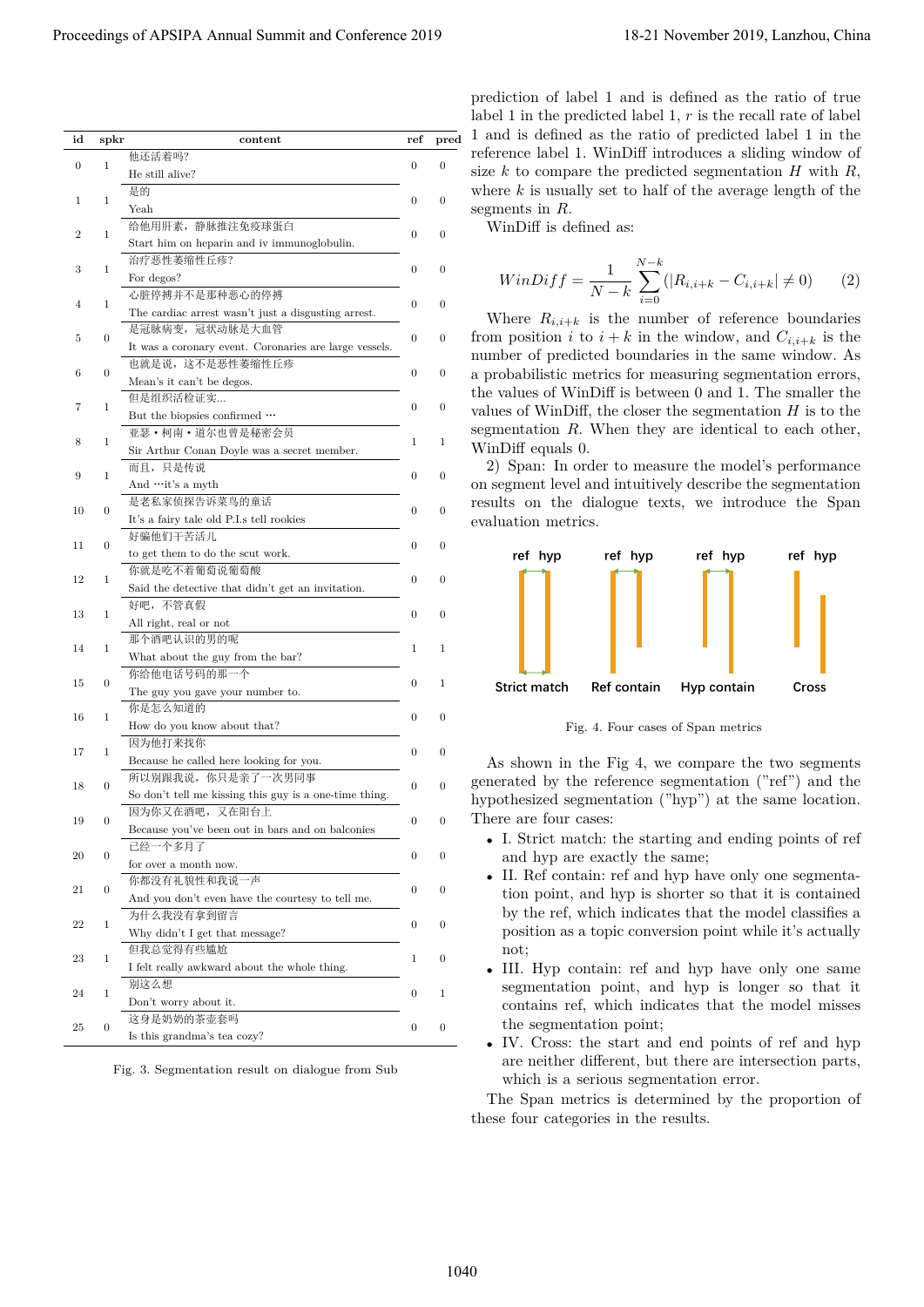|                                     | <b>TABLE II</b> |  |  |
|-------------------------------------|-----------------|--|--|
| Experiment results on the test sets |                 |  |  |

|           | Weibo   |                | DAct    |       | Sub    |       |  |
|-----------|---------|----------------|---------|-------|--------|-------|--|
|           | WinDiff |                | WinDiff |       | WinDif |       |  |
| 2L BiLSTM | 0.2770  | $\rm 0.82$     | 0.2962  | 0.675 | 0.3237 | 0.544 |  |
| BERT+TCN  | 0.1267  | $0.90^{\circ}$ | 0.1957  | 0.81  | 0.2408 | 0.71  |  |

| RL<br>., |  |
|----------|--|
|----------|--|

Evaluation of the improved model

|                      | DAct      |            |        | Sub        |           |        |  |
|----------------------|-----------|------------|--------|------------|-----------|--------|--|
|                      |           | Precision  | Recall | ŀ٦         | Precision | Recall |  |
| $baseline(BERT+TCN)$ | 0.81      | 0.85       | 0.77   | 0.71       | 0.73      | 0.69   |  |
| $+$ Speaker          | 0.86      | 0.90       | 0.82   | $_{0.81}$  | 0.82      | 0.81   |  |
| $+{\mathrm{CRF}}$    | 0.82      | 0.87       | 0.77   | $\rm 0.75$ | 0.81      | 0.69   |  |
| $+$ Speaker $+$ CRF  | $_{0.86}$ | $\rm 0.91$ | 0.82   | $\rm 0.82$ | 0.84      | 0.81   |  |

TABLE IV

Statistics on the segmentation result with or without speaker

|             |                                      |        | $reference \neq prediction$ |         | reference=prediction |        |        |         |  |
|-------------|--------------------------------------|--------|-----------------------------|---------|----------------------|--------|--------|---------|--|
|             | r1p0s1<br>r0p1s1<br>r1p0s0<br>r0p1s0 |        |                             |         | r0p0s0               | r0p0s1 | r1p1s0 | rlplsl  |  |
| No Speaker  | 1584                                 | 1532   | 156                         | 3633    | 35408                | 29378  | 283    | 8026    |  |
| $+$ Speaker |                                      | 2135   | 436                         | 1899    | 36988                | 28775  |        | 9760    |  |
| diff        | $-1580$                              | $+603$ | $+280$                      | $-1734$ | $+1580$              | $-603$ | $-280$ | $+1734$ |  |

#### C. Experiment Results

We compared the performance of the proposed model with the previous best model (BiLSTM [20]) on the three datasets. From Table II, our model achieves the best results on all the datasets. Compared to BiLSTM, the *F*<sup>1</sup> scores on the Weibo, DAct, and Sub datasets increased by 0.08, 0.135, and 0.166, respectively. WinDiff has a certain degree of reduction.

On the other hand, the performances of our model on the three datasets are quite different. The  $F_1$  score on the Weibo data achieves  $0.9$ , while the  $F_1$  on the Sub data is only 0.71, which indicates the complexity of topic segmentation varies with the type of document. Since the Weibo dataset consists of news texts, which are composed of long sentences and vocabularies that are associated with their topics. In contrast, the Sub dataset is mainly dialogue texts, which are composed of shorter utterances and colloquial words that are obscure with their topics, therefore, it is more difficult to detect the topic segment boundaries in dialogue texts.

TABLE V shows our model's Span metrics of the result on the three datasets. It can be observed from TABLE V that the proportion of case I has a positive correlation with the  $F_1$  score of the model. This shows that the Span metrics is compatible with the  $F_1$  score and is well-defined, a high proportion of case I means a close distance between the hyp and the ref segmentation, while a high proportion of case IV (cross) means a poor segmentation performance of the model.

It can be observed that the distribution of the case I proportion in the Span metrics is consistent with that of the  $F_1$  score on the datasets, which is the highest on the

TABLE V The Span Score on Three datasets

|           | <b>Strict</b> | Ref Contain | Hyp Contain | Cross  |
|-----------|---------------|-------------|-------------|--------|
| Weibo     | 0.7999        | 0.0979      | 0.1005      | 0.0015 |
| DAct.     | 0.6438        | 0.1549      | 0.1967      | 0.0046 |
| $\rm Sub$ | 0.4729        | 0.2757      | 0.2383      | 0.0130 |

Weibo and the lowest on the Sub. In addition, the ratio of Ref contain and Hyp contain is very close in each task, indicating that the segmentation error distribution of the model is uniform, and the preference of over-segmentation and over-conservation is small.

#### D. Improvement Measures

Unlike Weibo, the dialogue datasets Sub and DAct also contain speaker information. As displayed in Fig 3, several consecutive utterances may belong to the same speaker (such as utterances with the id of 9, 10, and 11), and speaker information may have a great influence on the segmentation result. In addition, as it shows, the model predicts two continuous utterances (id of 14 and 15) both as segmentation points, while there should be only one actually (before the utterance with id 14). If such errors could be filtered out, the segmentation result should be more accurate. Therefore, we introduce speaker labels and add a CRF layer after the output of the TCN. The speaker label is set to 1 if the speaker of current utterance is different from the previous one's, otherwise, it is set to 0. Proceedings of APSIPA Annual Summit at Conference 2019<br>
Proceedings of APSIPA Annual Summit and Conference 2019<br>
Proceedings of APSIPA Annual Summit and Conference 2019<br>
Proceeding the conference 2019 18-21 November 2019<br>

From TABLE III, it can be observed that after introducing the speaker information, the  $F_1$  scores on DAct and Sub are increased by 0.05 and 0.1, respectively, both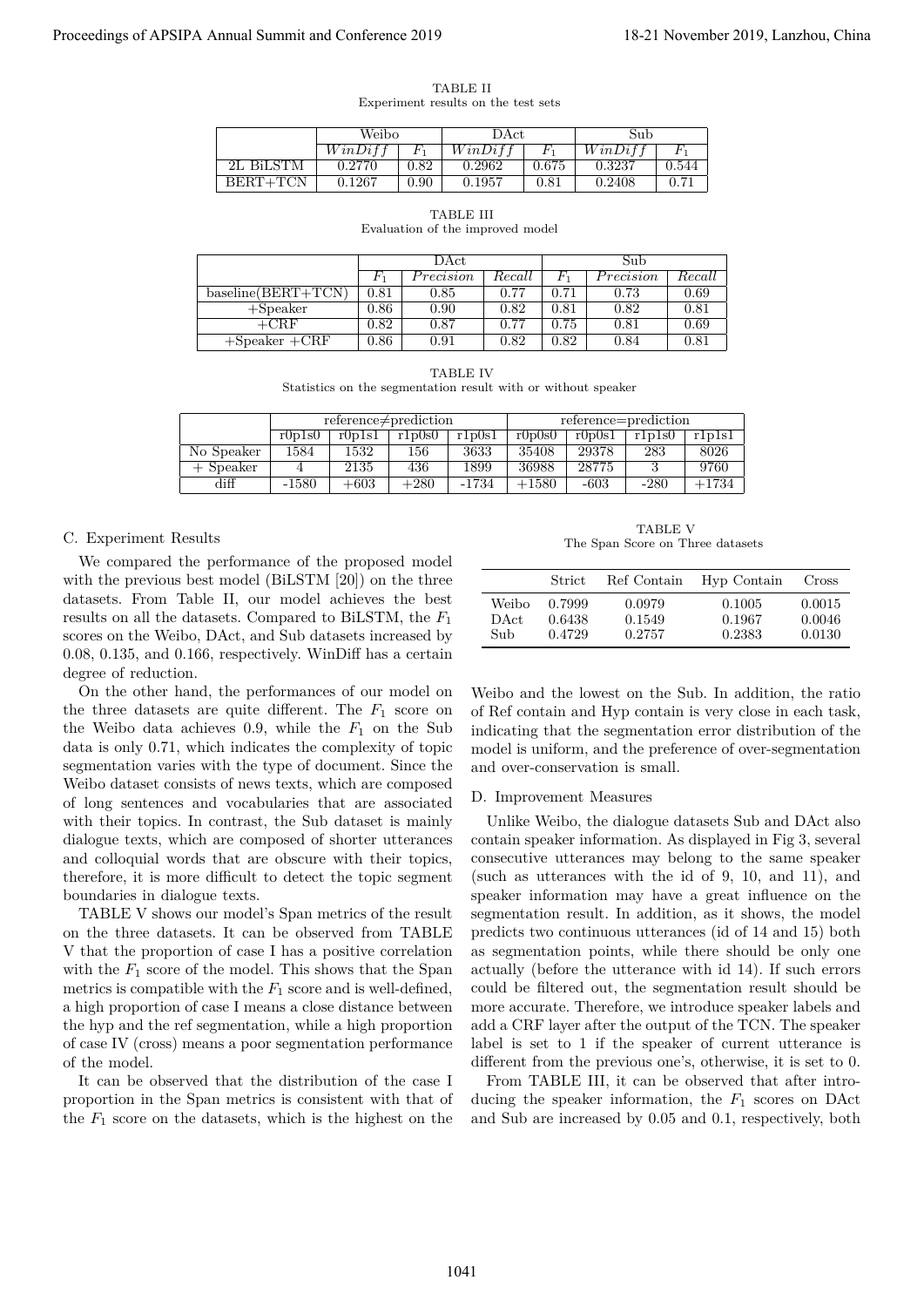precision and recall rate are greatly improved. TABLE VI displays the statistics on ref-speaker labels in the test set of Sub data. The notation r0s1 means the number of utterances whose reference label and speaker label is 0 and 1 respectively. It can be observed that the proportion of r1s0 is relatively small (439/80000), which means the topic conversion is usually less likely to happen if the speaker doesn't switch.

TABLE VI Statistics of Ref-Speaker Label

| r0s0  | r0s1   | r1s0 | r1s1  |
|-------|--------|------|-------|
| 36992 | -30910 | 439  | 11659 |

TABLE IV compares the segmentation results before and after adding speaker information. The notation r0p1s0 denotes utterances whose reference label, prediction label, and speaker label is 0,1,0 respectively, it indicates that the model predicts there's a topic conversion at this utterance although there's actually not, and the speaker of the current utterance is the same as the previous one's.

Watch the diff row of TABLE IV, a positive difference under "ref≠pred" title (or "ref=pred") means a performance reduction (or improvement) while negative difference under "ref≠pred" title (or "ref=pred") means a performance improvement (or reduction). It can also be observed that a column has a positive difference if and only if  $i = j$  in  $r_x p_i s_j$ ; and a column has a negative difference if and only if  $i \neq j$  in  $r_x p_i s_j$ . This means that the prediction of the model has the same trend with the speaker labels. For example, after introducing speaker information, r0p1s0 decreases from 1584 to 4, meaning the frequency of predicting an utterance as the topic boundary reduces 1580 if the speaker label shows there's no speaker switch; r0p1s1 increases from 1532 to 2135, meaning the frequency of predicting an utterance as the topic boundary increases 603 if the speaker label shows there's a speaker switch although there's no topic conversion. This indicates that the speaker-switching information could improve the probability of segmenting while the speakerholding information could decrease that. So the speaker information in fact forms a constraint of the position of the segmentation point. Proceedings of APSIPA Annual Summit and Conference 2019<br>
Proceedings of APSIPA Annual Summit and Conference 2019,  $\frac{1}{2}$ <br>
The distribution of  $\pi$  Conference 2019, Europe 1920, and the form of  $\pi$ <br>
The distribution of

This constraint could bring some unexpected results. For example, r1p1s0 decreases from 283 to 3, indicating that the model predicts the topic conversion correctly when there's no speaker tags while it fails to detect those topic conversions when the speaker tags exist, which show there's no speaker switch. This strange phenomenon is due to the errors produced in the data construction process. Fig 5 shows a snippet from Sub, the utterances from id 11 to id 15 are all spoken by the character "Castle", however, the utterances with id of 11 to 12 are from one topic segment while the utterances with id of 13 to 15 are from another. Therefore, although these utterances are belong

| id | spkr     | content                                             | ref | pred     |
|----|----------|-----------------------------------------------------|-----|----------|
| 10 | Director | 非常不错大伙们<br>Very nice                                | 0   | $\Omega$ |
| 11 | Castle   | 有没有什么特殊的人<br>Was there anyone special in his life?  | 1   | 1        |
| 12 | Castle   | 他倒想呢但是没有<br>Oh, he wished, but no.                  | 0   | $\Omega$ |
| 13 | Castle   | 将其放大测试<br>have it amplified, tested.                | 1   | ∩        |
| 14 | Castle   | 而且我肯定你们的证据存储科<br>And I'm sure your evidence storage | 0   | ∩        |
| 15 | Castle   | 完好的保留了你的海豚<br>has kept your dolphin well preserved. | 0   | $\Omega$ |
| 16 | Chief    | 泰迪<br>Teddy                                         | 0   | 0        |

Fig. 5. A wrong predicted example

to the same speaker, they are not from the same scene and there are indeed a topic conversion among them. Then the lack of speaker-switching label makes the model wrongly judge the topic boundaries, which results in a performance reduction in such case. Fortunately, this kind of error only takes a small proportion in the whole dataset (nearly  $280/20000=1.4\%$  and it also verifies that the model tends to segment where the speaker changes.

Due to the fact that topic conversion is more likely to happen when the speaker switches, introducing speaker information could result in a more accurate segmentation. After adding the CRF layer, the precision of the model increases by 0.02-0.08, while the recall rate isn't changed, indicating that the CRF layer does filter out some unreasonable predictions. Combining the two methods, the *F*<sup>1</sup> scores of the model on DAct and Sub are increased by 0.15 and 0.11 respectively, demonstrating the effectiveness of the improvement measures.

#### V. Conclusions

Since the existing topic segmentation methods do not work well on the dialogue text, we formulate the topic segmentation problem as a sequence labeling task and propose a model based on BERT and TCN, in which BERT is used for sentence representation and TCN is used for topic conversion detection. Compared with the previous best model, the proposed model achieves the better result on both written texts (Weibo) and dialogue texts (Sub and DAct). We also propose several improvement measures for the dialogue text. The experiment shows that the introduction of speaker information can effectively improve the precision of the topic segmentation on dialogue. However, the current model uses the default weights of BERT to extract sentence representation. In future work, we will fine-tune the model on the domainspecific text before embedding the sentences and explore the influence of different embedding methods on the topic segmentation.